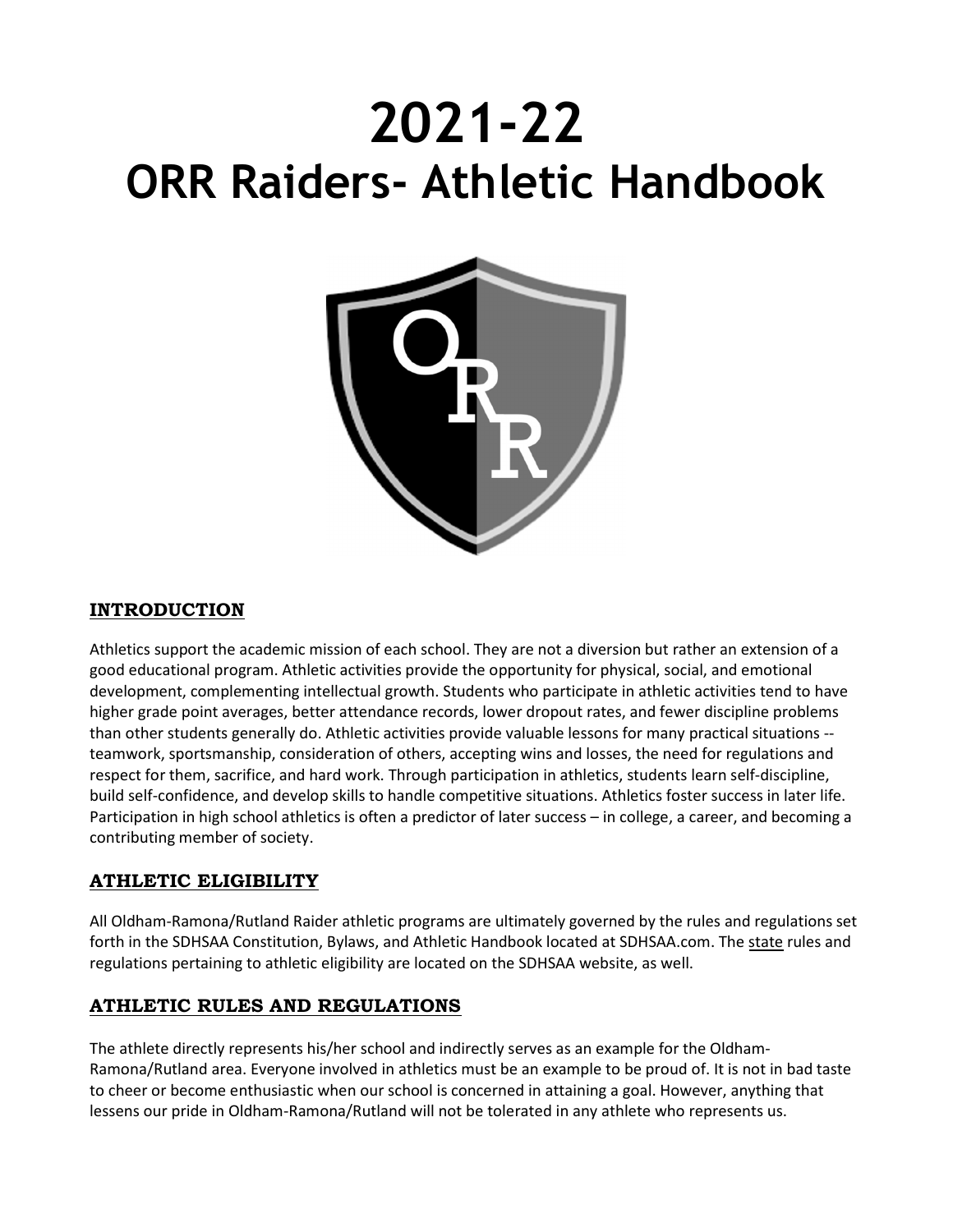No one enjoys discipline. If you do not have the proper outlook on correction, you will not last as a team member. You should realize that you must conform to the requirement, and if you do not, there are two alternatives: accept your punishment or leave the group. To complain, alibi, lie, or lose your poise or pride over correction means you are not a good athlete.

During practice you will be expected to work hard. When corrections are given to you, it will be in a constructive manner. If you persist in arguing during practice, you will be asked to leave. Remember: constructive correction leads individuals to become part of a united team.

During a game, there will be no arguing with the referees; it is the job of the captain and the coach to ask questions on an official's call.

During away games, you will be expected to act in a respectful manner. You will keep lockers clean and you will not destroy any property.

All members of the team shall dress appropriately. You are a representative of your school and inappropriate dress will not be tolerated.

# COACHES AND SPORTSMANSHIP

The coach is the leader and needs an awareness of the many responsibilities and duties connected with the position of "coach". Some of these include, but are not limited to, the following items.

- Work with young people and impart strong educational values through your example of teaching and your coaching techniques.
- Maintain a positive approach in working with young people.
- Realize that you really have to care and have an interest in young people.
- Be a good listener.
- Always be aware of your many responsibilities to the school, community, parents, athletes, coaching profession and yourself.
- Dedicate yourself to the really important issues as a coach.
- Always set a good example for others to follow.
- Instruct the players in sportsmanship responsibilities.
- Be a good host to opponents and treat them as guests.
- Respect the official's judgment in the interpretation of the rules.

\*In summary, the coach must see himself/herself as an educator so they do not lose perspective of what interscholastic athletics is all about. There is no doubt the coach bears the greatest responsibility for good sportsmanship.\*

# ADULT FANS

- 1. Be courteous to all participants, coaches, officials, staff, and other fans.
- 2. Maintain self-control.
- 3. Display appreciation for good performance.
- 4. Abide by and respect the official's decision.
- 5. Display dignity, regardless of the contest's outcome.

# STUDENT PARTICIPATION IN GAMES

Factors such as time, facilities, equipment, staffing, and budgetary constraints limit participatory opportunities. Because athletic activities are developmentally beneficial, however, coaches are encouraged to involve as many students as possible in the athletic program in some manner. In short, a balance must be found between maximizing opportunities and diluting the efficiency and quality of a program.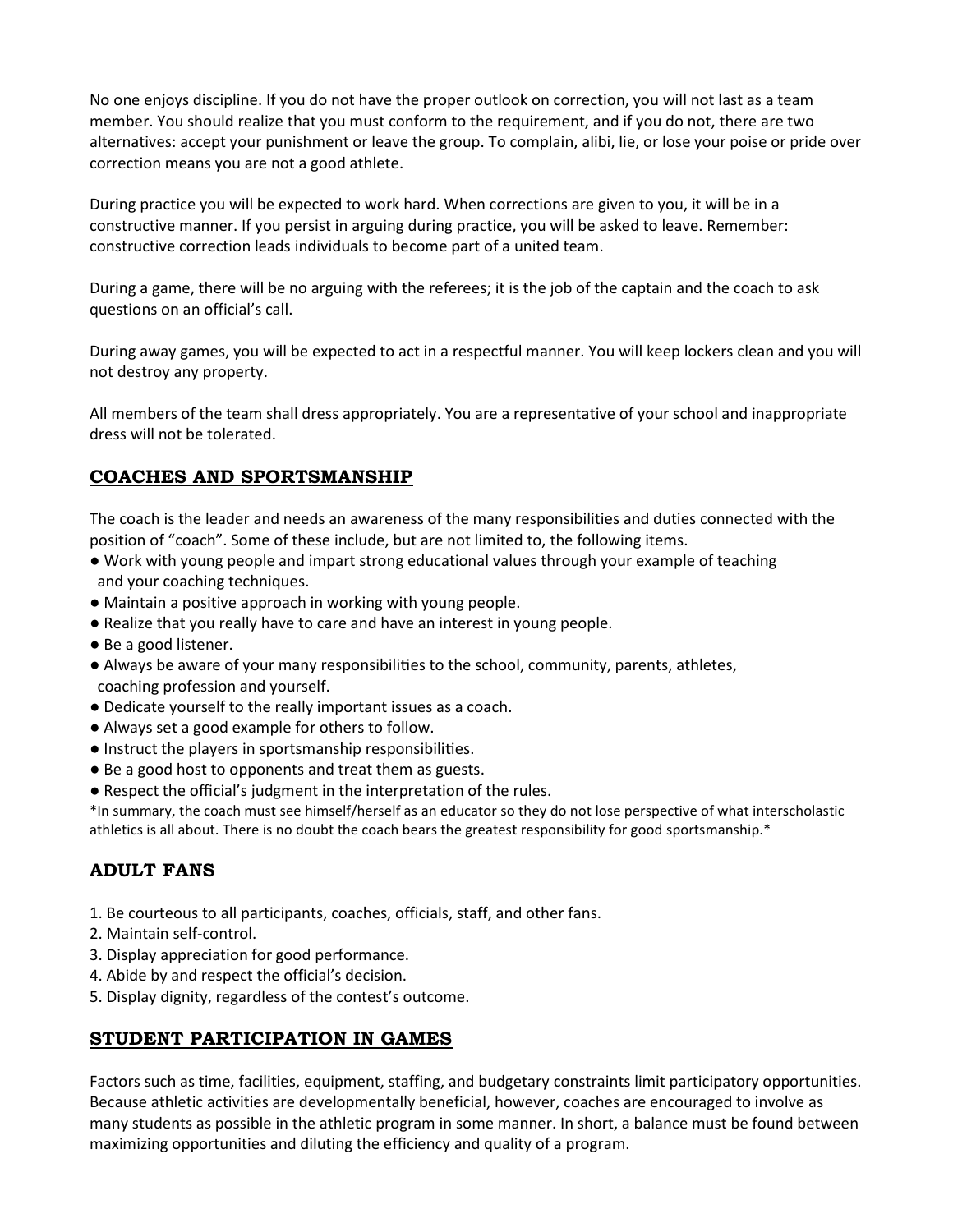At the high school level, students tend to become more selective in their choices as they begin to identify their interests and talents and become more adept at comparing their skills with those of their peer group. In spite of increased specialization, coaches will be involved in the unpleasant task of making selections (cutting). Every program below the varsity level, however, is developmental, and as many participants as possible should be retained. Every effort should be made to play as many athletes as possible at the sub-varsity level. Athletes that are involved in multiple sports in the same season will be expected to make decisions on games and practices that may or may not impact their playing time. If two separate contests fall on the same day for the multi-sport athlete, the athlete will be able to attend both, provided that their parent/guardian or an adult with permission can get them to the second event. This permission must be granted from the Athletic Director or Principal at the athlete's respective school and must be done prior to the event.

# JUNIOR HIGH ATHLETICS AND PARTICIPATION IN HIGH SCHOOL ATHLETICS

Junior high sports emphasize skill development to prepare students for appropriate competition at the junior high level and, if they have the desire and ability, to continue at the high school level. Junior high games are scheduled to be a competitive test of how well the teams are progressing. Winning is not to be the main emphasis. All students will play at some level but it does not mean that they will get equal playing time. We are dedicated to providing the junior high athletes opportunities to further their development in practice so they can improve their performance in contests. During tournament play, the emphasis may shift to a more competitive approach.

Students in grades seven and eight will normally play at their own grade level, but there are times when doing so is not in the best interest of the individual student, team, or program. Circumstances such as ability levels and position may create a need to move a student up to a higher level. To move a junior high athlete to a higher level of competition there is a prescribed process to follow that requires much thought and deliberation. The procedure begins with the varsity coach talking to and getting permission from the athletic directors at both schools. If permission is granted, the coach would then talk to the athlete and parents and get their approval. The coach is not required to ask the rest of the athletes in the class to move up. ORR has other guidelines that also must be adhered to when considering to move an athlete to a higher level. If a middle school student moves up to play junior varsity, they will still be allowed to compete at the junior high level. If a student is moved up to varsity, they would no longer be eligible to play junior high. A non-starter on the varsity may also play at the junior varsity level. This policy is in regards to the ORR co-op sports of cross country, volleyball, basketball, track, and golf. Junior high athletes playing football will not be allowed to move up.

# SIXTH GRADE PARTICIPATION IN JUNIOR HIGH ATHLETICS

Student athletic participation at the junior high level varies from year to year. Therefore, each year the Athletic Directors from both schools will decide if sixth grade students will be asked/allowed to move up and compete at the junior high level. Because of the fluctuation in initial interest and actual participation varies, the determination to do this may take place before or very near to the start of practice. This policy only applies to basketball and volleyball. Sixth grade students are able to compete in junior high events for track, cross country, and golf.

# ACADEMIC ELIGIBILITY REQUIREMENTS

The Oldham-Ramona and Rutland School Boards have approved the following guidelines and consequences regarding eligibility for students participating in athletics. Any athletic activities sponsored solely by the one school will be addressed in their handbooks.

- Grades must be submitted by 8:30 AM on Monday mornings to be considered for the eligibility timeframe.
- The teacher may or may not be able to grade an assignment and get it in the gradebook, if the student turns in that assignment the morning of the eligibility checks.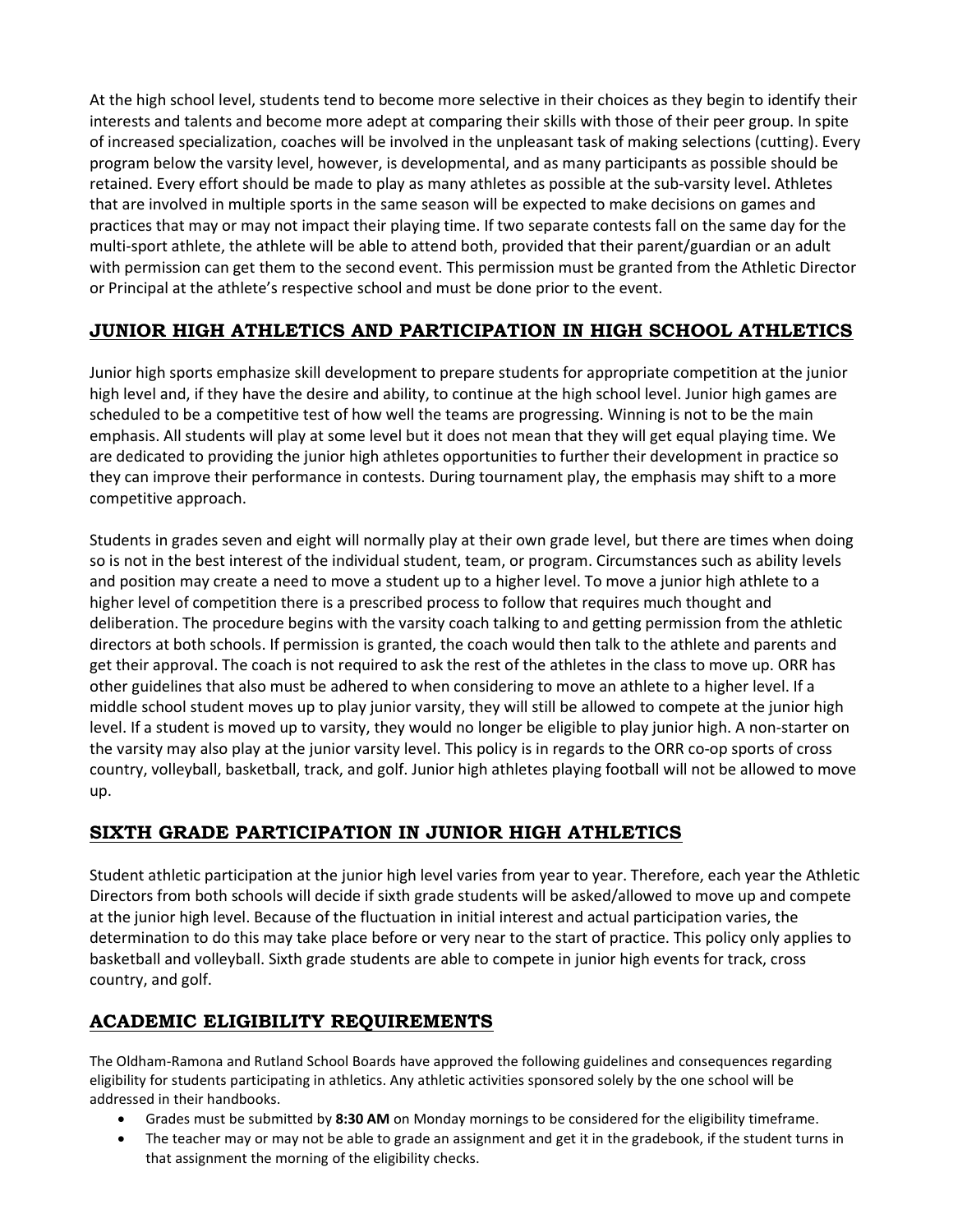- Any student in grades 6-12 who is failing a course on Monday morning will be deemed ineligible until the following Monday.
- Students who are deemed ineligible are not allowed to leave school early with the team, nor are they allowed to suit up for that event. If they are at the event, they are allowed to sit on the bench with the team.
- The weekly eligibility-grading period commences at the beginning of the third week of each semester.
- A student who fails a semester course will be ineligible to compete in 25% of the next scheduled contests/games/events/matches of a sport that they participate in. For example: If a student failed a fall course and does not participate in a winter sport, that ineligibility would apply to their spring sport. Similarly, if a student fails a spring course, that student would be ineligible for 25% of the following fall or winter season scheduled events.
	- o To compute 25%, take the total number of contests/games/events/matches in the sports schedule (not including practices) and multiply by .25 to determine the number of contests the athlete will be ineligible for. In cases where this number is not a whole number, the events will be rounded to the nearest whole number. A Saturday tournament would constitute one event (the number of games would not be counted towards ineligibility).
- Some cases may warrant individual consideration at administration discretion.

# YEAR-ROUND ATHLETIC RULES

Athletic participants are expected to demonstrate behavior that reflects positively on the individual, schools, and communities. The rules governing participation in athletic events are in force year-round. The statements below summarize district policy and state laws regarding school policies.

#### Definitions:

- 1. School Athletic Activities School athletic activities are all school sanctioned student athletic activities, including but not limited to football, basketball, volleyball, cross country, track & field, and cheerleading.
- 2. School Athletic Activity Event a public presentation, performance, competition, or trip associated with participation in a school athletic activity.
- 3. Year-Round shall mean 24-hours a day, 365 days a year.
- 4. Suspension Period the suspension period for an athletic rules violation begins on the date of the next school athletic event in which the student is involved. The suspension period for a criminal drug violation is for twelve calendar months from the date of the adjudication, conviction, diversion, or suspended imposition of sentence.
- 5. Confirmation of violation may be the result of:
	- a. Information received from law enforcement or court services personnel provide that causes one to believe that an infraction has occurred;
	- b. A student found guilty, pled guilty, or enters a no contest plea in either juvenile court or adult criminal court;
	- c. A self-reported violation by either the parent or student;
	- d. An observed violation reported by a staff member; or
	- e. An observed violation reported by a person not a school district employee, provided the information has been verified to the satisfaction of the administration.

#### TRAINING RULE – CATEGORY I

During the entire year, a student shall not: 1) use a beverage containing alcohol, 2) use tobacco (this includes being in possession of vaping devices that may or may not contain tobacco).

#### **PENALTIES**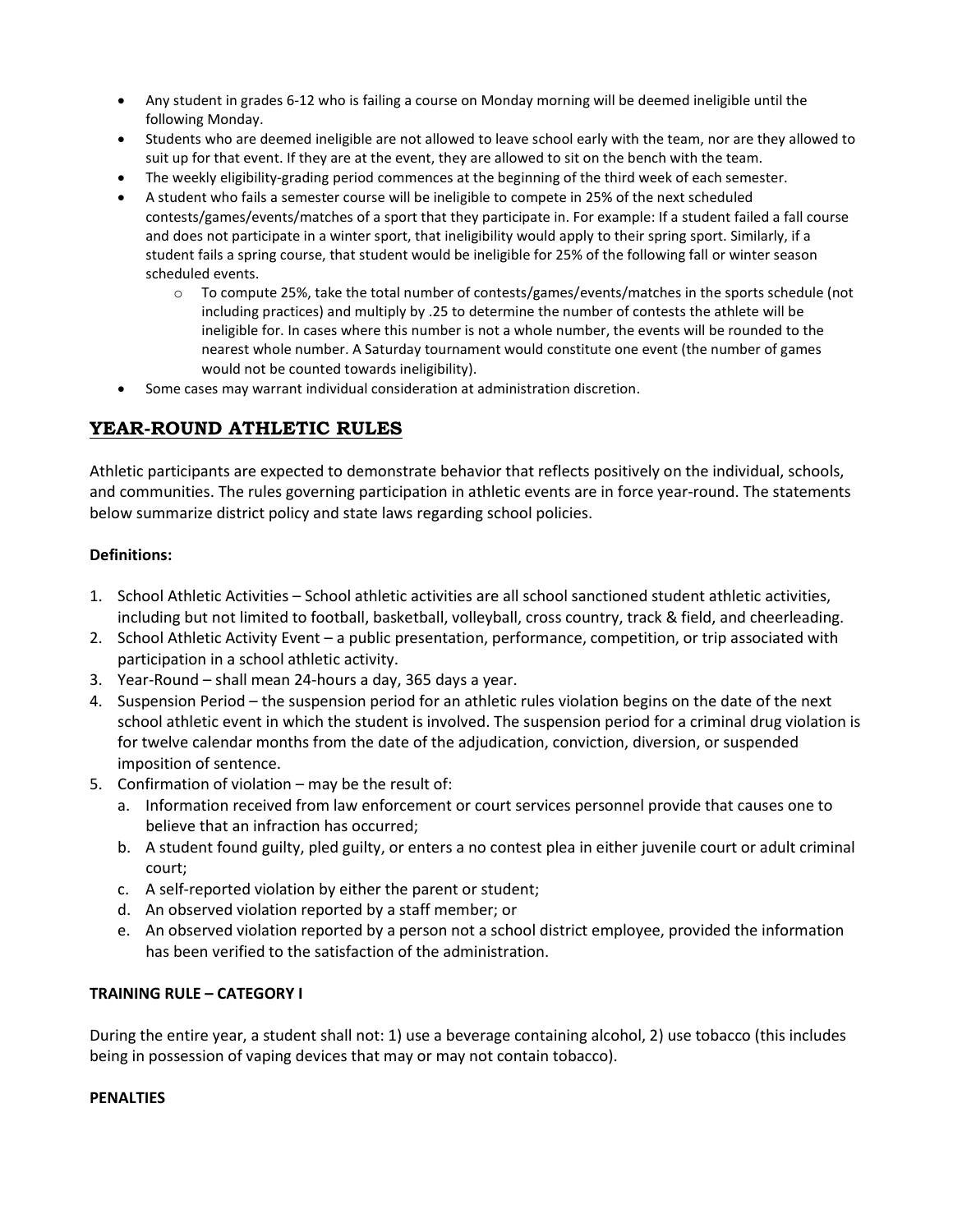#### TRAINING RULE – CATEGORY I (Alcohol and Tobacco)

- 1. First Violation Category I Penalty: After confirmation of the first violation, the student shall lose eligibility for 25% of the sport's scheduled events in which the student is a participant. Two counseling sessions with school counselor.
- 2. Second Violation Category I Penalty: After confirmation of the second violation, the student shall lose eligibility for 75% of the sport's scheduled athletic events in which the student is a participant, whichever is greater. Two counseling sessions with school counselor.
- 3. Third Violation Category I Penalty: After confirmation of the third violation, the student shall lose eligibility for the next 12 calendar months. (Alternative – with parental permission, the school district would work with the family toward rehabilitation, and upon completion of program student may return to athletic participation. Minimum of 75% of the sport's scheduled athletic events.)
	- In all the above cases, if a student is not able to fulfill the ineligibility punishment, the athletic directors will decide what is fair and appropriate.

#### TRAINING RULE – CATEGORY II (Drugs)

During the entire year, a student shall not use or consume, have in possession, buy, sell or give away marijuana, or any controlled substance. It is not a violation for a student to be in possession of a legally defined drug specifically prescribed for the student's own use by her/his doctor.

1. First Violation – Category II

Penalty: Ineligible to participate in any athletic activity at any secondary school accredited by the DOE for one calendar year from the date of adjudication, conviction, diversion, or suspended imposition of sentence. (Alternative – with parental permission, the school district would work with the family toward rehabilitation, and upon completion of program student may return to athletic participation. Minimum of 50% of the sport's scheduled athletic events.)

2. Second Violation – Category II Penalty: Ineligible to participate in any athletic activity at any secondary school accredited by the DOE.

#### ACCUMULATION OF PENALTIES

Violations accumulate for two years in middle school (grades 7-8). After 12 calendar months, a middle school student starts over with a clean record. Violations accumulate for two years in high school (grades 9-12). For example, if a student has a violation as a ninth grader, violations accumulate starting when the student's participation begins. However, if an eighth grade student participates in high school activities and has a violation, that violation stays on record for three years.

#### PARTICIPATION IN ATHLETICS

Students participating in athletics will be required to be in school by 9:00 a.m. to participate in the athletic event in the evening. Exceptions may be granted by school administration under appropriate circumstances.

#### INSURANCE

All student athletes must have school insurance or have on record a written release of insurance by their parents.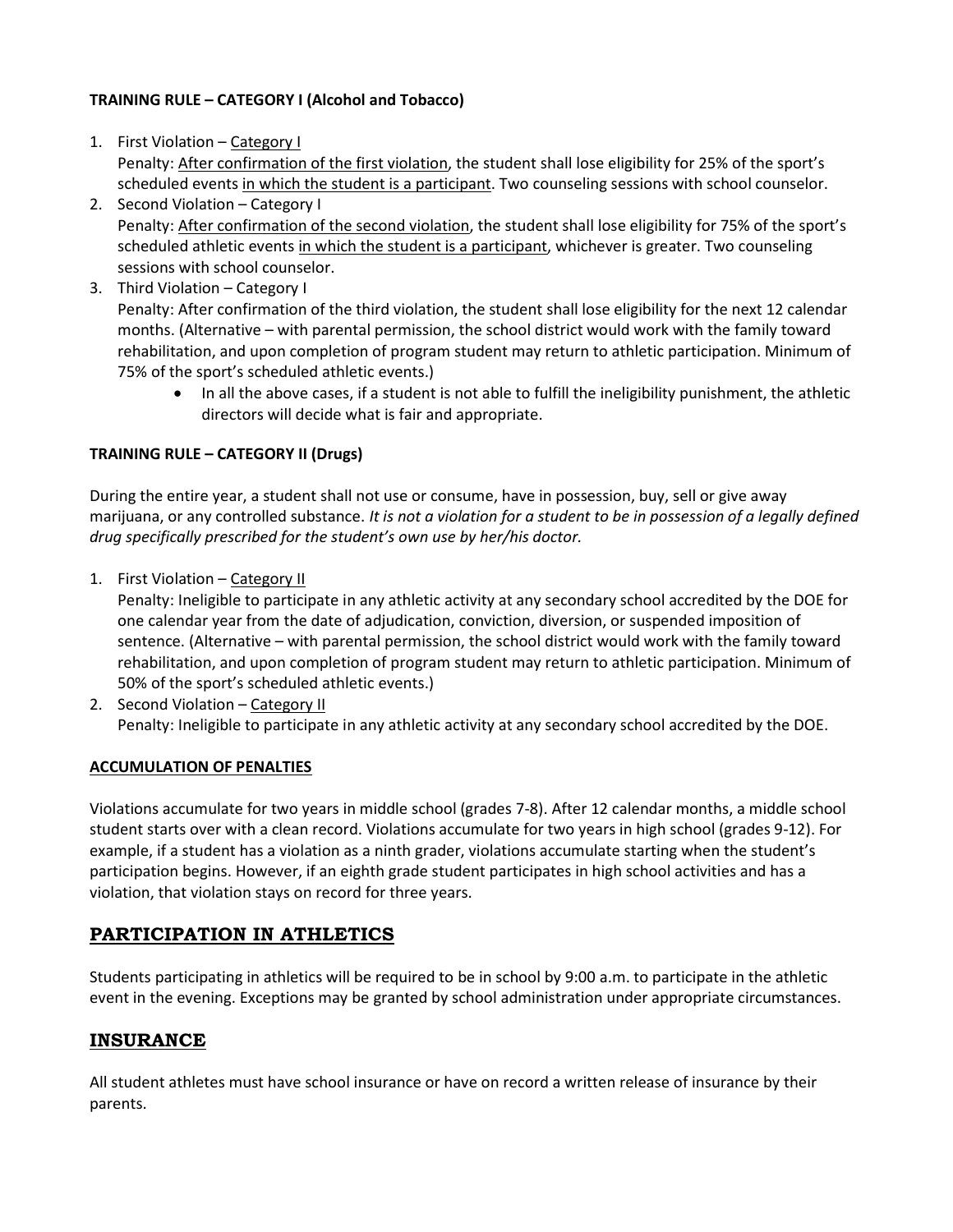# ACCIDENT AND INCIDENT REPORTS

The coaches must fill out an incident report as soon as possible.

### AWARDS AND LETTERING

Athletes must complete a season in good standing in order to be eligible for any award. If either hardship case or special situations arise that warrant consideration of whether or not an athlete should or should not receive an award, the head coach and/or staff will make a recommendation to the athletic director for a final decision.

The following are just guidelines for lettering and receiving an award:

- A. Lettering in sports
	- 1. Football must play in eight varsity quarters
	- 2. Basketball must play in sixteen varsity quarters
	- 3. Track must place in a varsity event
	- 4. Volleyball must be on the roster for post season play
	- 5. Cross Country must run in four varsity races or be a member of the region team as well as finish the season in good academic standing
	- 6. Cheerleading must cheer at six out of eight games for football and 15 out of 20 games for basketball
	- 7. Golf must play in three varsity meets and/or compete in the region golf meet
- B. Special awards
	- 1. Will be determined by the coach of the team.

#### ATHLETIC PARTICIPATION AGREEMENT

#### Student's Statement:

I understand that participation in athletics is a privilege offered to me and not my right. I realize that participation will require a commitment on my part and that sacrifices will need to be made for me to retain this privilege. I am aware that success in athletics will require that a certain level of proficiency be attained in practice and also will require personal behavior on my part not demanded of the student body as a whole. Furthermore, I understand that participation in athletics brings with it an elevated status in the eyes of students in elementary and junior high, my peers in high school and the public in the Oldham-Ramona/Rutland communities. Therefore, my conduct both in athletics and in my personal life must live up to expectations placed on good role models.

The Oldham-Ramona and Rutland Schools have determined rules for behavior for participation in athletics and I agree to abide by them. I know that if I break these rules I will be punished and will accept this punishment gracefully. I will not use alcoholic beverages, any illegal drug or tobacco in any form. I also agree to conduct myself at all times in a manner that will only bring credit to my team, my school, and myself.

#### Parent's Statement:

I have read this policy and the agreement which my child has signed, and I agree to abide by it. I will support the Oldham-Ramona and Rutland Schools in their efforts to enforce this policy. I realize that the best enforcement starts at home.

#### Annual forms, certifications: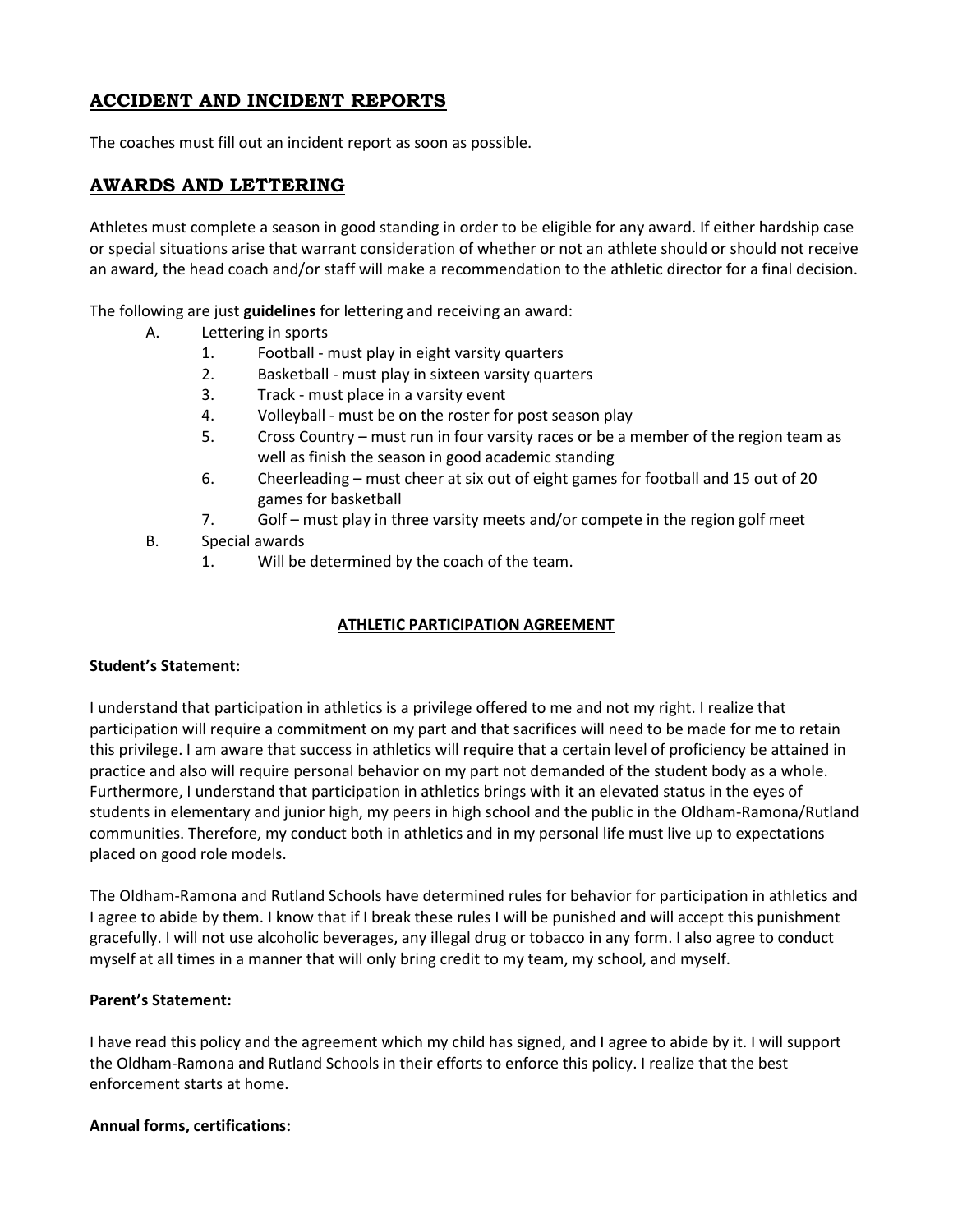Student athletes and parents must submit the following SDHSAA documents annually:

- 1. Pre-participation history form
- 2. Physical examination form
- 3. Consent for medical treatment form
- 4. Parent-Student consent form
- 5. Release of medical information form (HIPAA)
- 6. Return to competition, practice, or training
- 7. Concussion fact sheet(s) for athletes, parents

# ATHLETIC TRIP BUSING POLICY

#### OUT-OF-TOWN TRAVEL

- 1. Students participating on interscholastic athletic teams will wear clothes which are appropriate dress for the occasion.
- 2. Students participating in athletic activities (including practices) sponsored by the Oldham-Ramona and Rutland School Districts who attend an out-of-town event are to ride to and from that athletic activity in a school vehicle.
- 3. The only exception to this rule will be if the form below is filled out by the parent and the coach prior to the day of the event or the parent has filled out the sign out sheet that coaches will have.
- 4. If an emergency arises at the athletic event and a student needs to leave with a parent, the parent must see the coach.
	- a. We will not dismiss students to friends, relatives, or anyone else. Only the parents can get a student released from riding the school vehicle, unless prior arrangements have been agreed upon with a school official. Thank you for your cooperation.